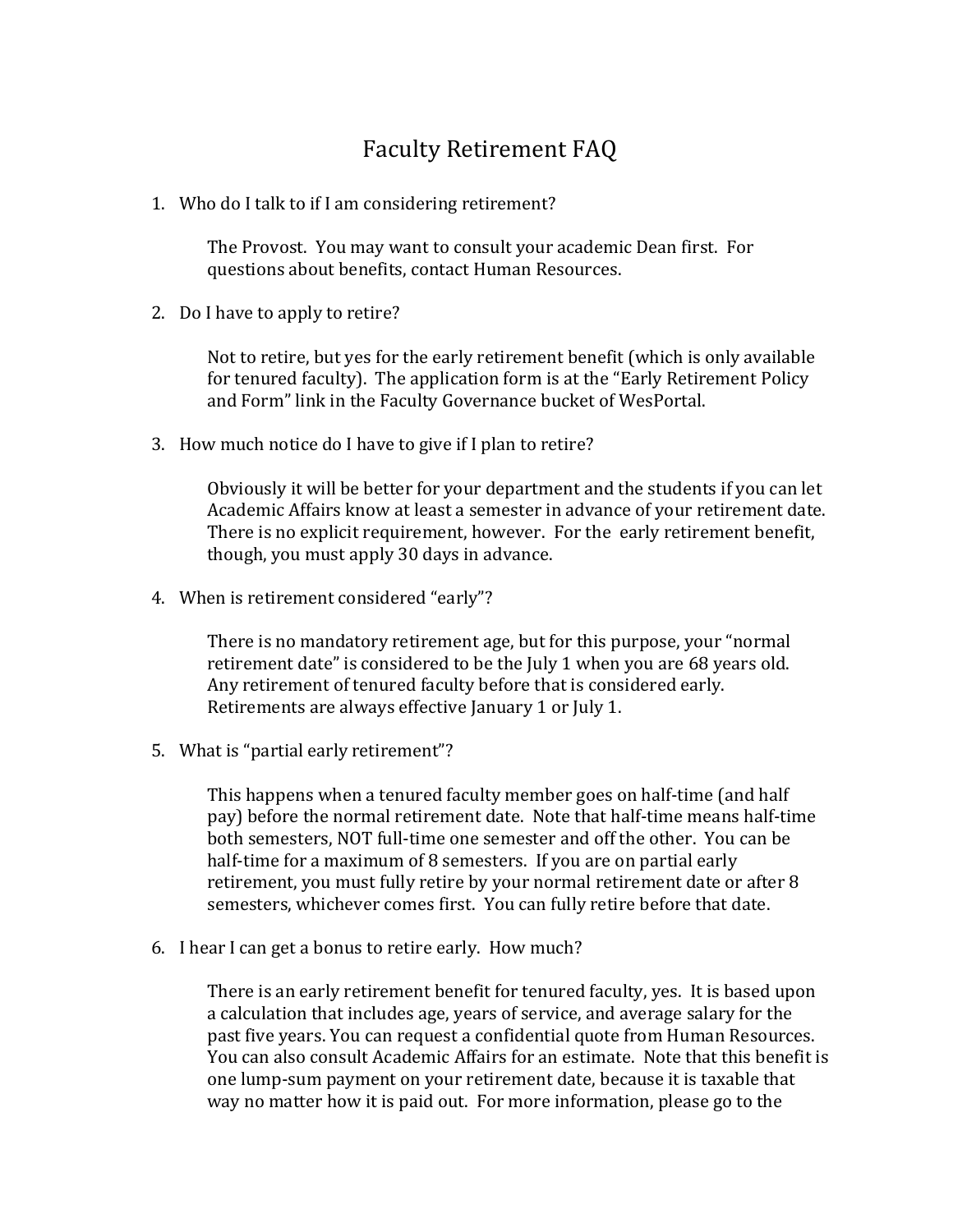"Early Retirement Policy and Form" link in the Faculty Governance bucket of WesPortal.

7. I am already 68 (or over). Can I go on partial retirement?

No.

8. I am already 68 (or over). Can I get a bonus to retire?

No.

9. Can I retire right after a sabbatical?

Wesleyan does not generally allow a terminal sabbatical.

10. Can I still advise student theses after I retire?

This is a question for the department, but generally yes.

11. Can I teach after retirement?

A department could request to hire you as a per-course visitor. This would not affect your retirement benefits, but you are not eligible for additional pension contributions from Wesleyan after you retire.

12. Will I be invited to faculty meetings after I retire?

Tenured and adjunct faculty members will be asked by Academic Affairs whether they want to be so invited. Retired tenured and adjunct faculty have voice but not vote at faculty meetings.

13. Can I still use my Wesleyan affiliation (including my title of named professor, emeritus or emerita, if applicable) in professional correspondence and on papers or books after I retire?

Yes, absolutely.

14. What will happen to my position after I retire?

It will be reallocated by Academic Affairs, possibly to your department and possibly to a different department.

15. Can I keep my office and lab after I retire?

Wesleyan tries to give retired tenured faculty a period of one year to move out of their offices and labs, though such faculty must apply for this to the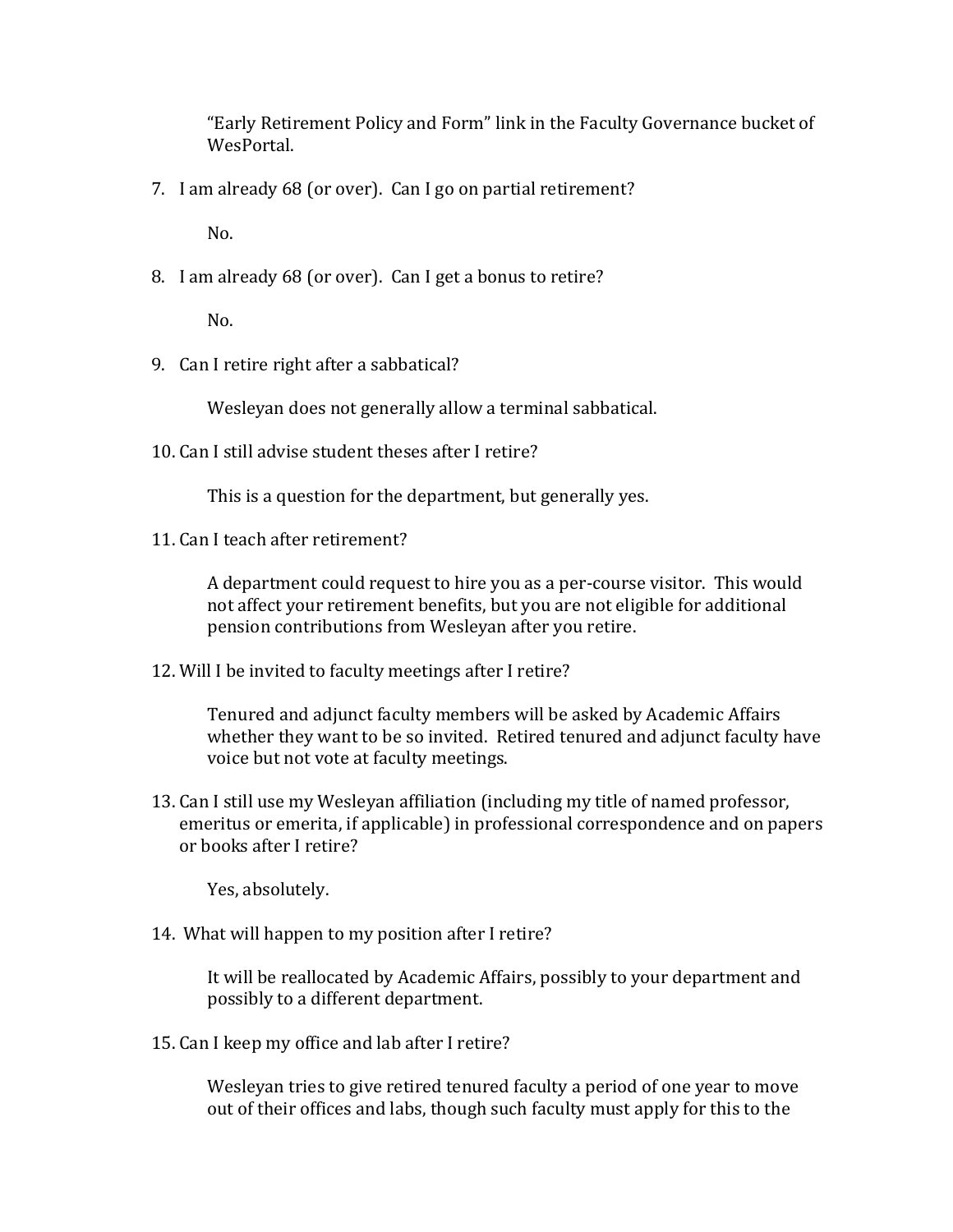department or program chair and the Divisional Dean four months before the retirement date. It depends on how badly the space is needed. Retired tenured faculty can apply for a second year, again four months in advance, but this request will not be routinely granted.

The policy is written in full on the Academic Affairs web page, in the faculty support section.

16. Can I keep my e-mail, gym, and library privileges after I retire?

Yes.

17. How do I get emeritus/emerita status?

This status is only available for retired tenured and adjunct faculty. Your department nominates you for such status (and Academic Affairs will ask the department if it wants to do so). This status is always effective July 1, so if you retire on January 1, you will be listed as "retired" in the directory until July 1. You can refuse emeritus/emerita status if you do not want it. If you retire January 1, you can still use your pre-retirement title until July 1 when you become emeritus.

18. What happens to my research money after I retire?

In general, it returns to the university. This includes individual ploughback funds and endowed professorship funds. For grants, it depends partly on the funding agency, which must be informed that a principal investigator has retired.

19. Can I apply for new grants after I have retired?

It depends. It would in general be better if a retired faculty member could be a co-PI on a grant of an active faculty member. If that is not possible, then it will depend on the resources needed for the grant and the funding agency's rules.

20. Can I keep my computer (or other supplies purchased with Wesleyan funds)?

Anything bought with Wesleyan funds, including grant funds awarded to Wesleyan, belongs to Wesleyan. If you are staying at Wesleyan, for example by moving into the Wasch Center, you can generally keep such items (though expensive scientific research equipment, for example, would stay with the department). If you are leaving Wesleyan, you can buy those items at greatly reduced cost; please consult Human Resources for more details.

21. Am I still eligible for GISOS funding after I retire?